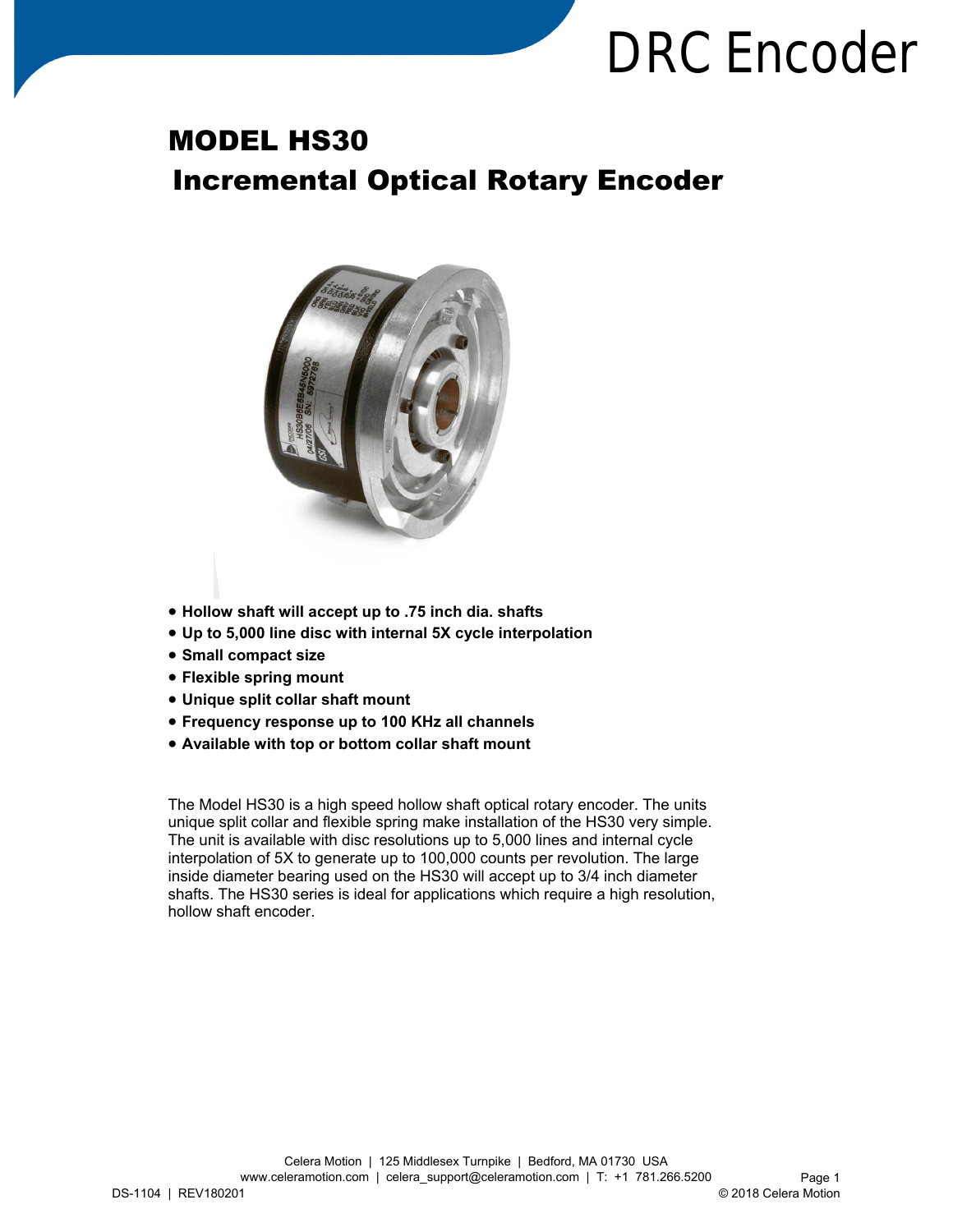### HS30 SPECIFICATIONS

## **DRC Encoder**

#### ELECTRICAL

| Resolution range:      | Up to 5,000 cycles per shaft revolution.                                                              |
|------------------------|-------------------------------------------------------------------------------------------------------|
| Interpolation factors: | 1X, 4X, or 5X for up to 100,000 counts with user's quadrature detection.                              |
| Light source:          | Gallium aluminum arsenide L.E.D. rated @ 100,000 Hrs. MTBF (mfg's spec).                              |
| Light sensor:          | Silicon photo voltaic cells.                                                                          |
| Excitation voltage:    | +5 VDC, +12 VDC and +15 VDC $\pm$ 5%.                                                                 |
| Max. current draw:     | 245ma. Without interpolation, 275ma. with interpolation.                                              |
| Output format:         | Two count channels (A & B) in phase quadrature with an optional ZR output.                            |
| Quadrature:            | $90^{\circ}$ ± 22.5° (line driver 1x); $90^{\circ}$ ± 45° (interpolation); at 10KHz output frequency. |
| Symmetry:              | $180^\circ \pm 18^\circ$ (at 10 KHz output frequency).                                                |
| Rise and fall time:    | 1 microsecond max. into 1,000pf load capacitance.                                                     |
| Frequency response:    | DC to 100 KHz for 1x units; DC to 50 KHz for 4x and 5x units.                                         |
|                        | (250 KHz max. output frequency after 5x interpolation).                                               |
| Phase sense:           | Channel A leads Channel B for clockwise rotation of the shaft,                                        |
|                        | as viewed from the cover side of an installed unit.                                                   |
| Zero reference:        | 1/4, 1/2, and full count channel cycle wide, once per revolution (see table).                         |
| ZR alignment:          | 1/4 cycle ZR aligns with both A & B high.                                                             |
|                        | 1/2 cycle ZR aligns with B- high.                                                                     |
|                        | Full cycle ZR aligns between 90° & 180° of channel A.                                                 |
| Output spec:           | Differential, TTL compatible RS422 line driver signals.                                               |

#### MECHANICAL

 Shaft angular acceleration:  $^{2}$ Maximum shaft run-out: Shaft perpendicularity to Mounting surface: Moment of inertia: Bearing type: Max. operating speed: Angular acceleration: Customer shaft O.D. tolerance: Cable description:

> Housing material: Shaft material: Starting Torque:

#### ENVIRONMENTAL

Operating temperature: Storage temperature range: Shock: Vibration: Humidity:

.005 inch per inch max. 4.0 x 10 to the –4 oz.-in.-sec squared. #540 torque tube bearing, ABEC class 5 or better. 6000 RPM or max. operating frequency response, whichever occurs first. 100,000 radians per sec. squared max. Nominal -.0002" ( .005mm) to -.0007" (.018mm). Individually shielded twisted pairs plus an overall shield. Cables contain 11 conductors. Aluminum. Stainless steel. 5.0 oz.- in.@ 25°C

 $\pm$  .005 inch (.127mm) radial max.,  $\pm$  .010 inch (.25mm) axial max.

0°C to +70°C -25°C TO +90°C 50 g FOR 11 millisecond duration. 20 Hz to 2000 Hz @ 5 G. To 98% R.H. ( non-condensing).

10<sup>5</sup> Radian / sec<sup>2</sup> (maximum).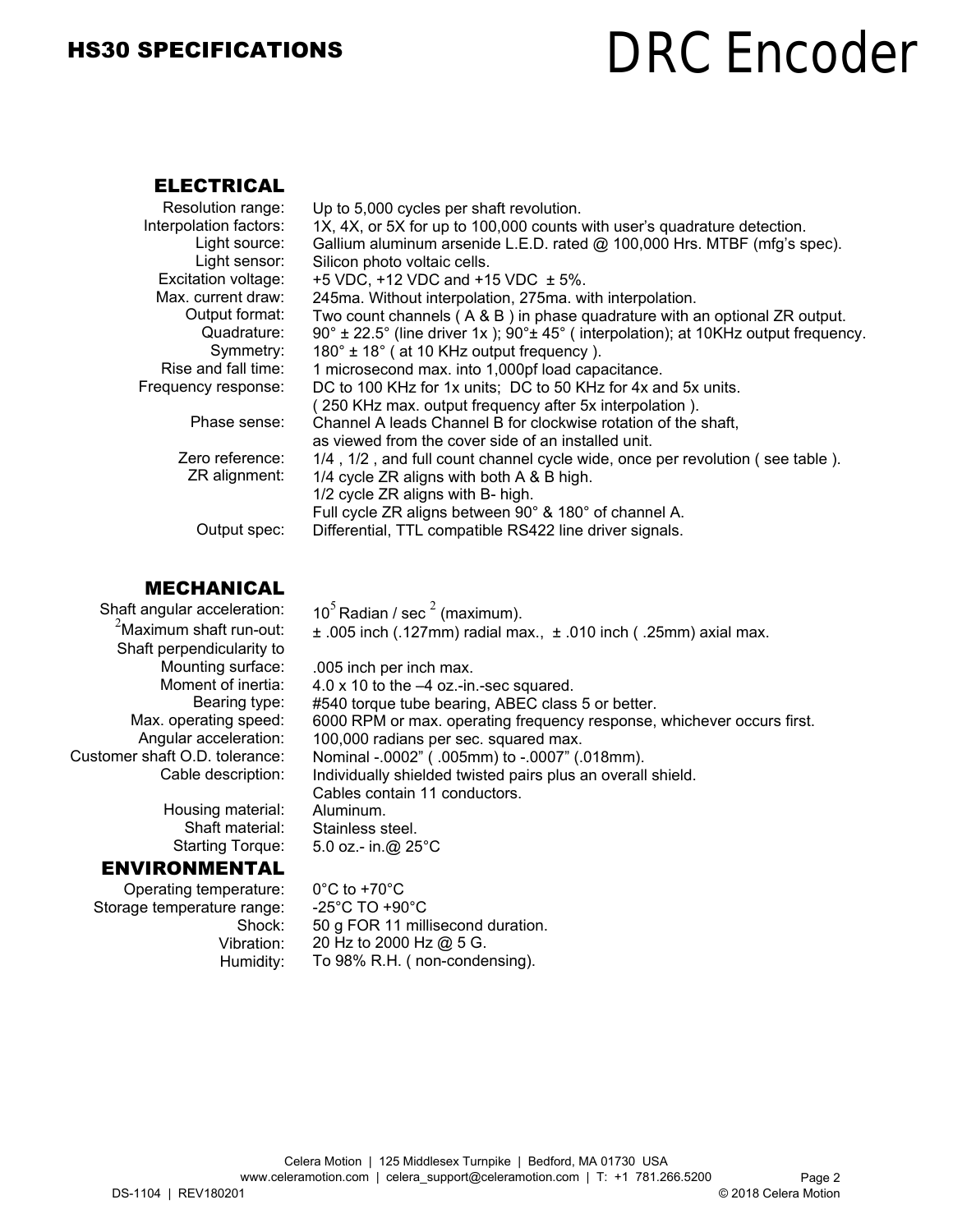### **DRC Encoder**